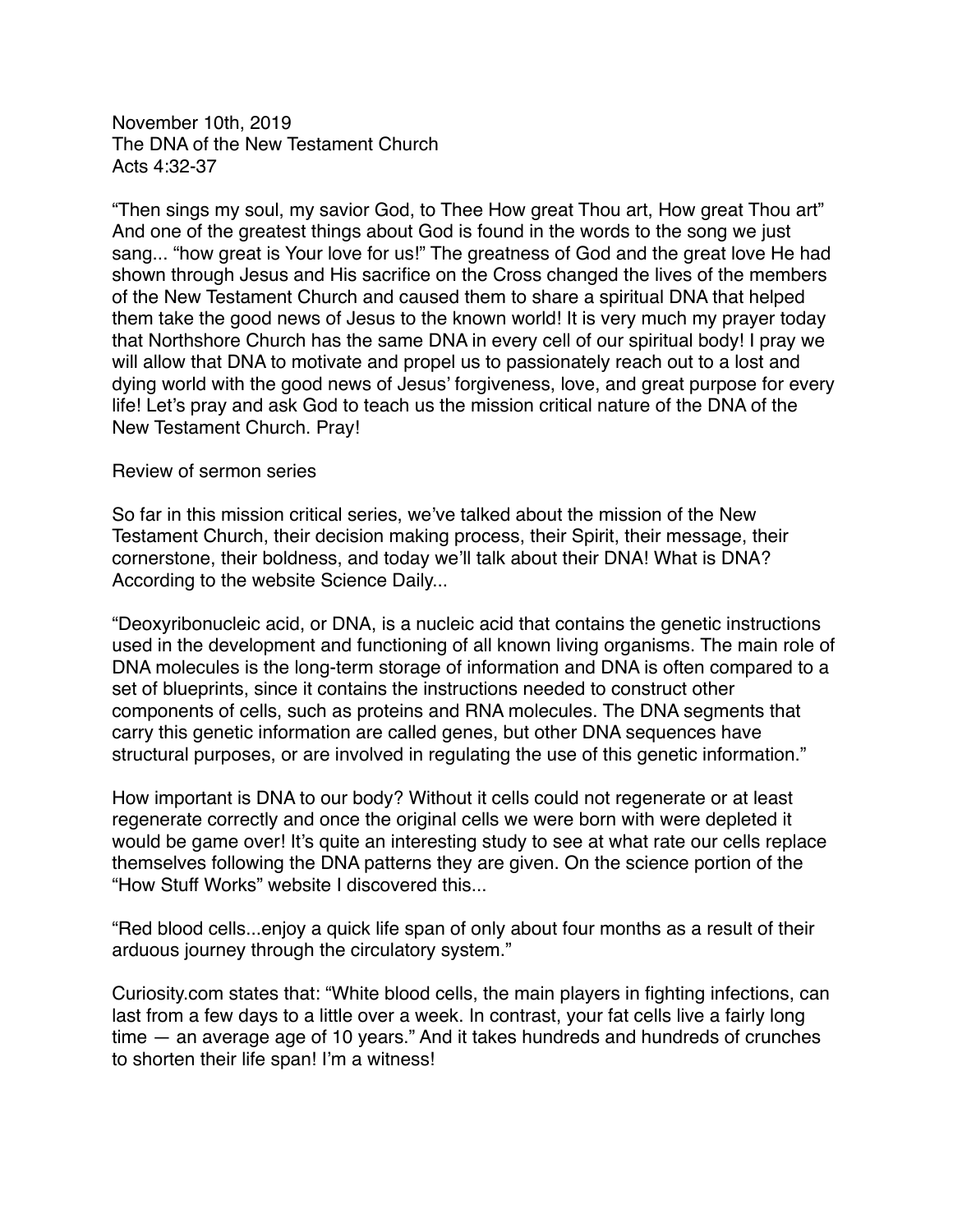Hair cells have a life span of about six years for women and three years for men and zero years for me!

Listen to this from the "How Stuff Works" website...

"There are also some cells that never leave us and may aid the aging process, or at least the body's breakdown over time. While the eye's cornea can regenerate itself in as little as one day, the lens and other areas don't change. Similarly, neurons in the [cerebral cortex](https://science.howstuffworks.com/life/inside-the-mind/human-brain/brain.htm) – the brain's outside layer that governs memory, thought, language, attention and consciousness – stay with us from birth to death. Because they aren't replaced, the loss of these [cells](https://science.howstuffworks.com/life/cellular-microscopic/cell.htm) over time can cause maladies like dementia."

So you can see how important DNA is to our physical bodies. DNA determines so much about the life of your body! In our physical bodies DNA is responsible for the replication of life giving cells. Now let's turn our attention to the Spiritual Body of Christ, His Church, you and me, followers of Jesus! In much the same way that DNA is extremely important to our physical bodies, our spiritual DNA is mission critical to the survival of the Church!

Today we're going to look at the DNA of the New Testament Church, what it was and why it was so critical in the health and life of the church. Our physical DNA has 92 strands. I don't know the total number of strands that makeup the spiritual DNA of the church, but today we will look at just six strands found in our text in Acts 4:32-37...

Acts 4:32 All the believers were one in heart and mind. No one claimed that any of his possessions was his own, but they shared everything they had.

Acts 4:33 With great power the apostles continued to testify to the resurrection of the Lord Jesus, and much grace was upon them all.

Acts 4:34 There were no needy persons among them. For from time to time those who owned lands or houses sold them, brought the money from the sales

Acts 4:35 and put it at the apostles' feet, and it was distributed to anyone as he had need.

Acts 4:36 Joseph, a Levite from Cyprus, whom the apostles called Barnabas (which means Son of Encouragement),

Acts 4:37 sold a field he owned and brought the money and put it at the apostles' feet.

One of the Strands of The DNA of The New Testament Church was...

## **Their Unity**

Acts 4:32 All the believers were one in heart and mind.

"One in heart and mind!" The definition of unity is...

Unity - Together, harmony, agreement, accord, unison, in concert, as one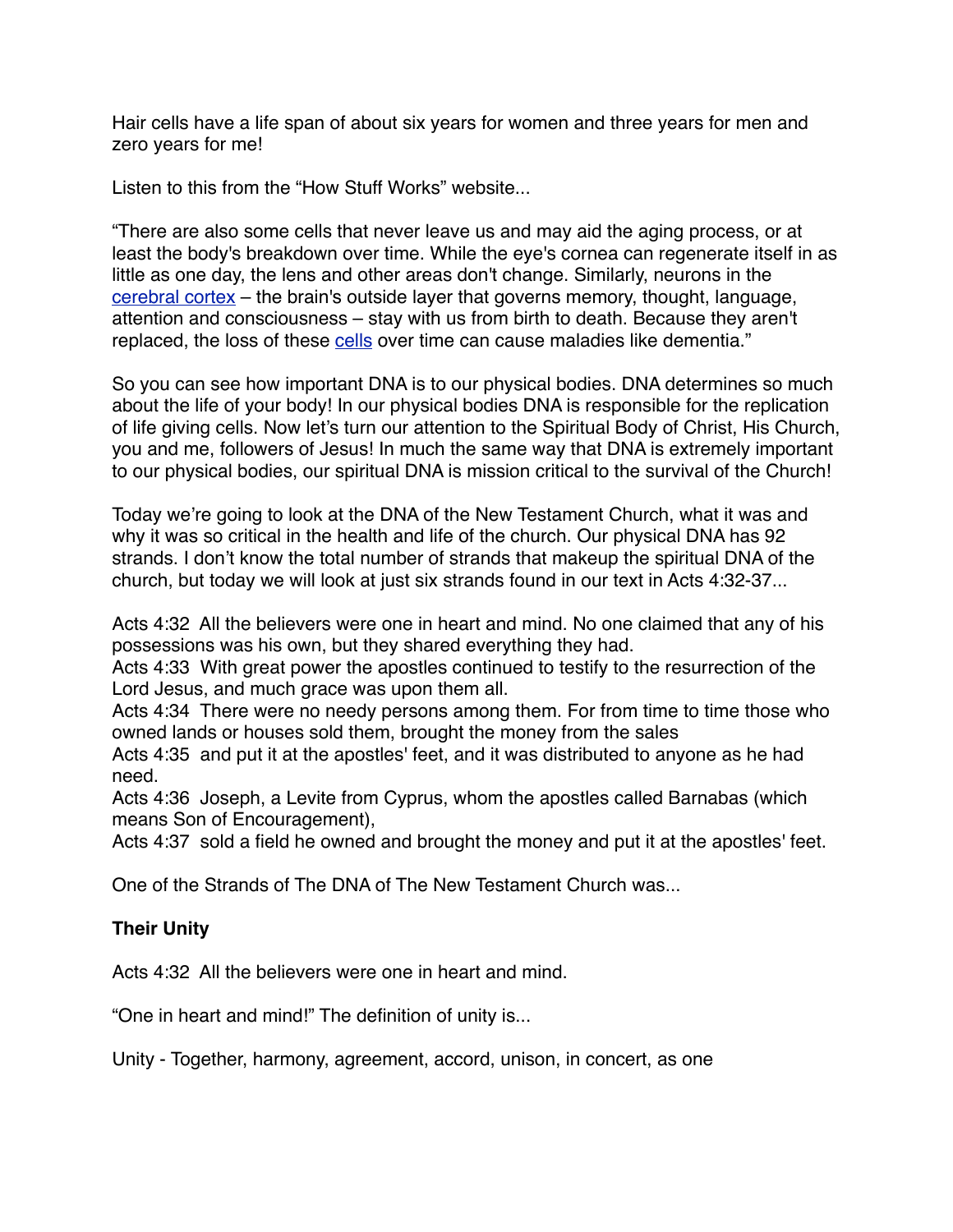The Antonym, or opposite of unity would be – disarray, discord, disagreement, alone! That is definitely not what Jesus wanted for His church, His body of believers. In fact, Jesus had prayed about this intensely before His crucifixion. Listen...

John 17:15 My prayer is not that you take them out of the world but that you protect them from the evil one.

John 17:16 They are not of the world, even as I am not of it.

John 17:17 Sanctify them by the truth; your word is truth.

John 17:18 As you sent me into the world, I have sent them into the world.

John 17:19 For them I sanctify myself, that they too may be truly sanctified.

John 17:20 "My prayer is not for them alone. I pray also for those who will believe in me through their message,

John 17:21 that all of them may be one, Father, just as you are in me and I am in you. May they also be in us so that the world may believe that you have sent me.

John 17:22 I have given them the glory that you gave me, that they may be one as we are one:

John 17:23 I in them and you in me. May they be brought to complete unity to let the world know that you sent me and have loved them even as you have loved me.

One of the reasons the New Testament Church was able to accomplish so much, even though they were a very diverse group of people, made up of Jews and Gentiles, was the fact they were unified in heart and mind! They were an answer to our Lord's prayer! Their hearts had been radically changed when they realized they were sinners and cried out to Jesus to be their Savior! Their minds were laser focused on the common mission to take the life changing message of Christ to the world! In fact, after the early church was scattered by persecution, they continued to be unified in their hearts and minds even though separated physically. One of the churches that grew up in the dispersion was a church at Antioch, a large Roman City about 300 miles north of Jerusalem. And I love what a black pastor from Arlington, TX, Reverend William McKissic Sr. said about the unity of that church...

"The first Gentile congregation did not start out segregated. It was begun by a multiethnic team in a multi-ethnic city, resulting in a multi-ethnic congregation with a multiethnic leadership team from Africa, Asia, and Europe!"

Listen to these words from Acts 13 and you'll see how the DNA strand of Unity was replicated in this early church plant...

Acts 13:1 In the church at Antioch there were prophets and teachers: Barnabas, Simeon called Niger, Lucius of Cyrene, Manaen (who had been brought up with Herod the tetrarch) and Saul.

Acts 13:2 While they were worshiping the Lord and fasting, the Holy Spirit said, "Set apart for me Barnabas and Saul for the work to which I have called them."

Acts 13:3 So after they had fasted and prayed, they placed their hands on them and sent them off.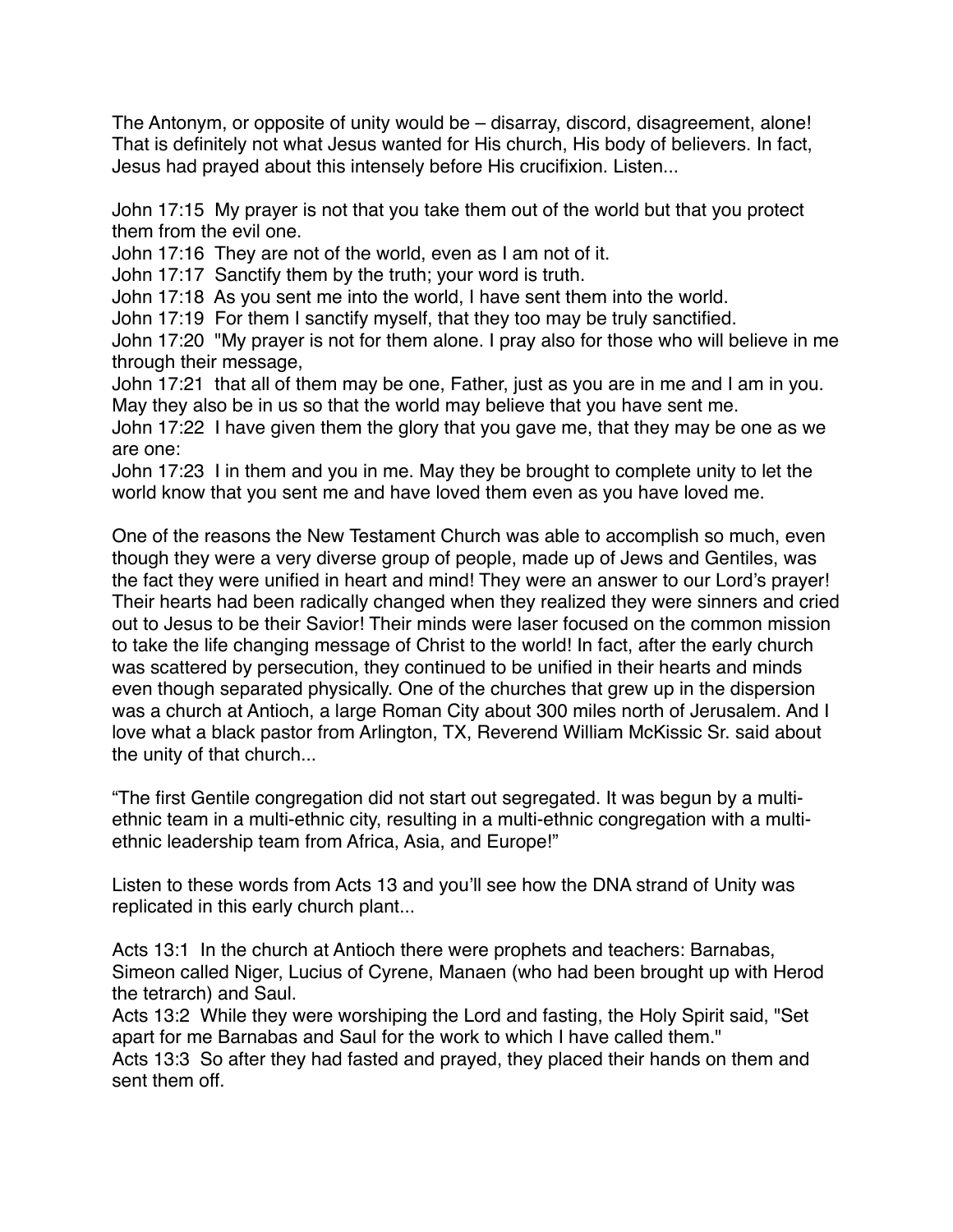Later on, this Saul, better known as Paul, gives instructions on the importance of the DNA strand unity to another New Testament church plant at Philippi...

Phil 2:1 If you have any encouragement from being united with Christ, if any comfort from his love, if any fellowship with the Spirit, if any tenderness and compassion, Phil 2:2 then make my joy complete by being like-minded, having the same love, being one in spirit and purpose.

Phil 2:3 Do nothing out of selfish ambition or vain conceit, but in humility consider others better than yourselves.

Phil 2:4 Each of you should look not only to your own interests, but also to the interests of others.

Phil 2:5 Your attitude should be the same as that of Christ Jesus:

Folks, we don't have to agree on every single little thing, but if we are not one in heart and mind, one in spirit and purpose, and motivated by the love of Jesus, we'll never reach the hurting people of our community and world! Divided we fail, united we follow our purpose, accomplish our mission, and fulfill our vision!

A second strand of The DNA of The New Testament Church was...

### **Their Selflessness**

Acts 4:32 …No one claimed that any of his possessions was his own, but they shared everything they had.

The people of the N.T. Church had crucified self and become alive to the will and purposes of God! They let go of their grip on things and discovered the great freedom found in selfless living. They knew it wasn't wrong to own things, but if holding on to, and gaining more and more physical possessions was the purpose, mission, and vision of their lives, what a sad, shallow existence!

When you grip things, things grip you! You have to own it! You have to control it! You have to hoard it! You have to hold it! You have to have more of it! Listen to these words from Matthew Henry's Commentary…

"Men's holding their own, and grasping at more than their own, are the rise of wars and fightings."

(from Matthew Henry's Commentary on the Whole Bible: New Modern Edition, Electronic Database. Copyright © 1991 by Hendrickson Publishers, Inc.)

We must come to understand Christ's words...

Luke 9:23 Then he said to them all: "If anyone would come after me, he must deny himself and take up his cross daily and follow me.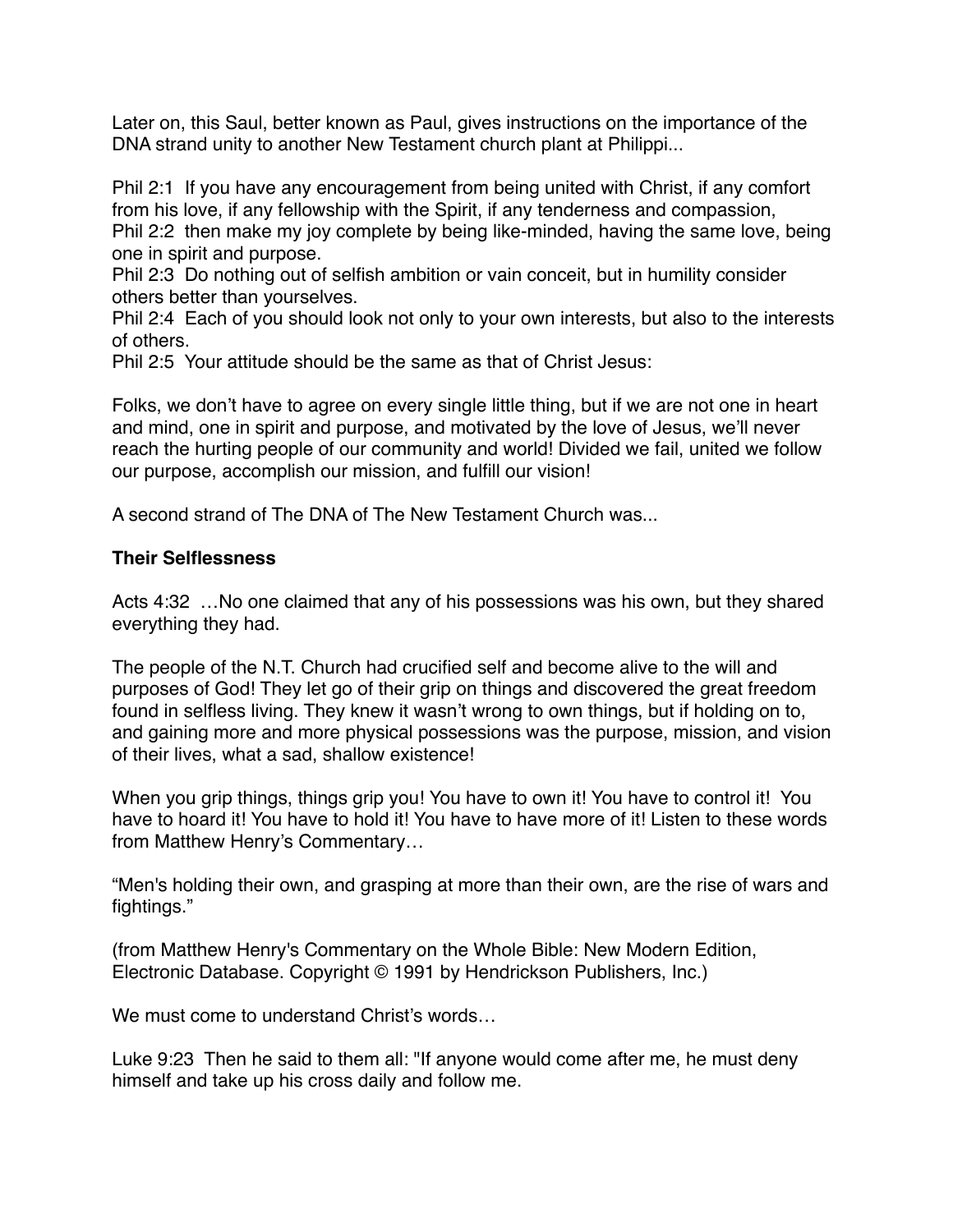Luke 9:24 For whoever wants to save his life will lose it, but whoever loses his life for me will save it.

Luke 9:25 What good is it for a man to gain the whole world, and yet lose or forfeit his very self?

The members of the New Testament Church had come to the realization that everything they had was a gift from God and even the abilities they had used to work for what they had were gifts from God! They now had a new mission in life which encompassed eternal goals and eternal vision! The world and it's high value on things, no longer motivated them. Paul said it so beautifully in his words to the church at Galatia...

Gal 6:14 May I never boast except in the cross of our Lord Jesus Christ, through which the world has been crucified to me, and I to the world.

The world boast in what they have, what they own, how much, how big, how glamorous and they like to point out how they attained and accomplished everything! But according to Matthew Henry, the members of the New Testament Church...

"had, in affection, forsaken all for Christ, and were continually expecting to be stripped of all for their adherence to him. They did not say that aught was their own; for we can call nothing our own but sin. What we have in the world is more God's than our own; we have it from him, must use it for him, and are accountable for it to him. (from Matthew Henry's Commentary on the Whole Bible: New Modern Edition, Electronic Database. Copyright © 1991 by Hendrickson Publishers, Inc.)

A third strand of The DNA of The New Testament Church was...

### **Their Message**

Acts 4:33 With great power the apostles continued to testify to the resurrection of the Lord Jesus…

And what a message they had! Jesus had risen from the dead! They had seen Him crucified, His lifeless body taken down from the cross, and laid in a tomb. However, they had also seen the empty tomb and then on numerous occasions seen Him alive, heard Him speak and had even spent time with Him at a fish fry on the banks of the Sea of Galilee!

A few weeks ago I preached an entire sermon on the message of the New Testament Church. Their message was a part of their DNA. It was foundational! Their message of the resurrected Lord was that Jesus was the fulfillment of the Old Testament prophesies concerning the Messiah. Their message was clear that God was offering people freedom from their sin, and a personal relationship with God through Christ, if they would only be willing to repent of their sin and place their trust in the sacrifice of Jesus, the perfect Lamb of God! Remember the message Peter had preached to the onlookers when God healed the crippled man?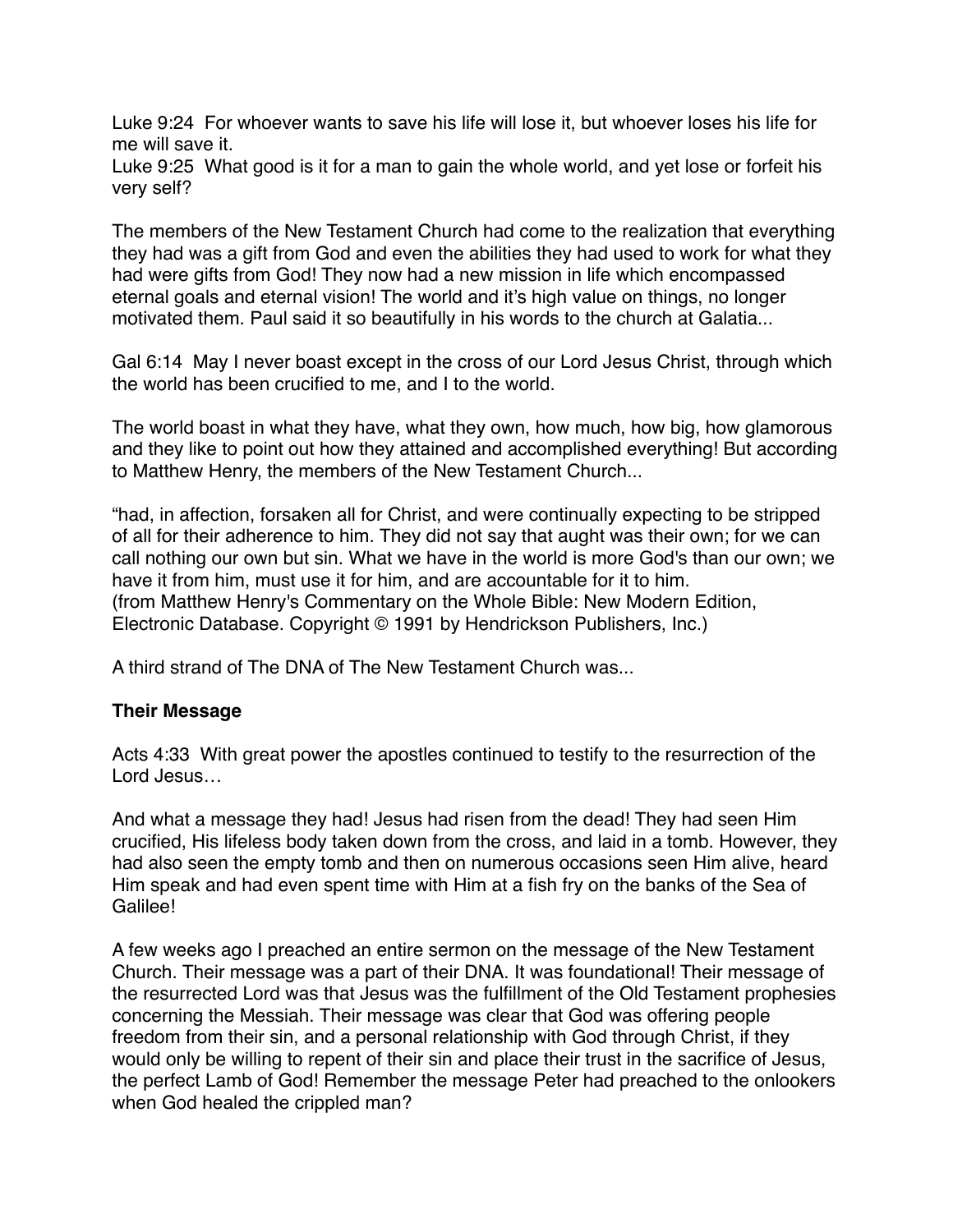Acts 3:18 But this is how God fulfilled what he had foretold through all the prophets, saying that his Christ would suffer.

Acts 3:19 Repent, then, and turn to God, so that your sins may be wiped out, that times of refreshing may come from the Lord,

Acts 3:20 and that he may send the Christ, who has been appointed for you--even Jesus.

Here at Northshore Church we too have discovered the resurrection power of Jesus in our lives as we have repented of our sins and have experienced the refreshing joy of being forgiven of our past, and being given an amazing purpose and hope for our future! I pray the strand of DNA we consider our message at Northshore Church never, ever changes! Our methods of sharing that message may change as we seek to communicate to an ever changing world, but our message must never change, for it is anchored in the divinely revealed and absolute truth of God's precious word! May we never abandon's our responsibility to preach the whole council of God's Word! To water down, change, adapt, or reinterpret God's Word to make it fit our ever changing culture would be to infect the very structure of our DNA and that would have deadly consequences for the Body of Christ, His Church. Paul was clear on this when he wrote these words to the church at Thessalonica …

2 Th 2:15 So then, brothers, stand firm and hold to the teachings we passed on to you, whether by word of mouth or by letter.

2 Th 2:16 May our Lord Jesus Christ himself and God our Father, who loved us and by his grace gave us eternal encouragement and good hope,

2 Th 2:17 encourage your hearts and strengthen you in every good deed and word. 2 Th 3:1 Finally, brothers, pray for us that the message of the Lord may spread rapidly and be honored, just as it was with you.

A fourth strand of The DNA of The New Testament Church was...

# **Their Theology of Grace**

Acts 4:33 … and much grace was upon them all.

Grace is the undeserved favor, love and acceptance of God! God's grace was upon them because they had accepted His Grace, preached His grace,and lived by His grace!

Before Jesus, it was all about the letter of the law! But things changed with Jesus. He had fulfilled the law which allowed believers to live by grace. In the early days of the New Testament Church it was all about grace. However, as time went on, there were those who wanted to change the DNA of the church. They wanted to go back to the days of the law and living by the law for salvation. Listen to the following story…

Acts 15:4 When they came to Jerusalem, they were welcomed by the church and the apostles and elders, to whom they reported everything God had done through them.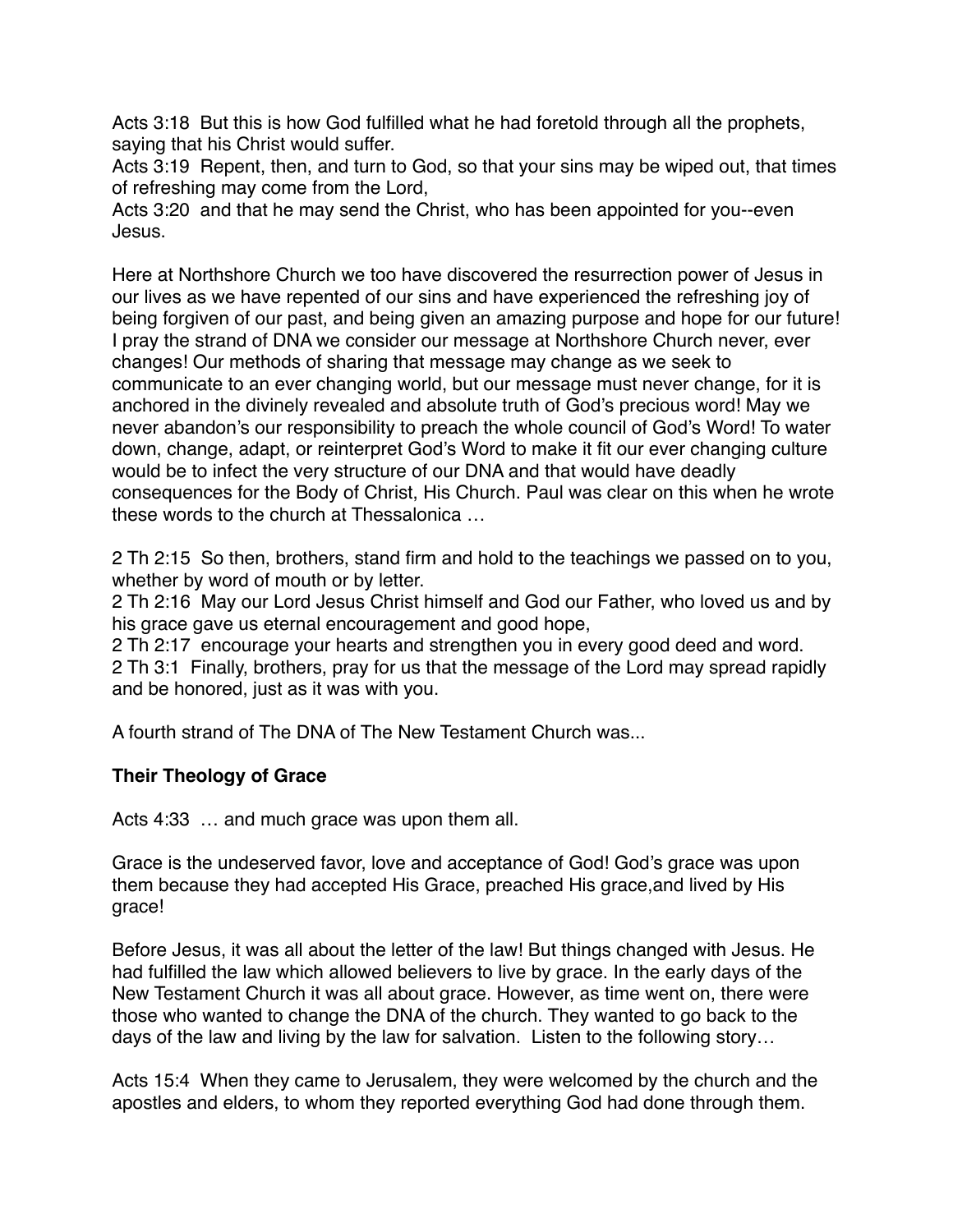Acts 15:5 Then some of the believers who belonged to the party of the Pharisees stood up and said, "The Gentiles must be circumcised and required to obey the law of Moses."

Acts 15:6 The apostles and elders met to consider this question.

Acts 15:7 After much discussion, Peter got up and addressed them: "Brothers, you know that some time ago God made a choice among you that the Gentiles might hear from my lips the message of the gospel and believe.

Acts 15:8 God, who knows the heart, showed that he accepted them by giving the Holy Spirit to them, just as he did to us.

Acts 15:9 He made no distinction between us and them, for he purified their hearts by faith.

Acts 15:10 Now then, why do you try to test God by putting on the necks of the disciples a yoke that neither we nor our fathers have been able to bear?

Acts 15:11 No! We believe it is through the grace of our Lord Jesus that we are saved, just as they are."

Acts 15:12 The whole assembly became silent as they listened to Barnabas and Paul telling about the miraculous signs and wonders God had done among the Gentiles through them.

People who have been saved by grace live by grace! Listen...

Titus 3:4 But when the kindness and love of God our Savior appeared, Titus 3:5 he saved us, not because of righteous things we had done, but because of his

mercy. He saved us through the washing of rebirth and renewal by the Holy Spirit, Titus 3:6 whom he poured out on us generously through Jesus Christ our Savior, Titus 3:7 so that, having been justified by his grace, we might become heirs having the hope of eternal life.

Grace is one of the most important strands of the DNA of The Lord's Church, the Body of Christ. This is the DNA strand that we all have in common: We are all sinners saved by God's Grace!!!!

A fifth strand of The DNA of The New Testament Church was...

## **Their Good Stewardship**

Acts 4:34 There were no needy persons among them. For from time to time those who owned lands or houses sold them, brought the money from the sales Acts 4:35 and put it at the apostles' feet, and it was distributed to anyone as he had need.

The people and the leadership of the New Testament Church were good stewards. It was a part of their DNA! Listen to these words from the writers of the Holman Bible Dictionary...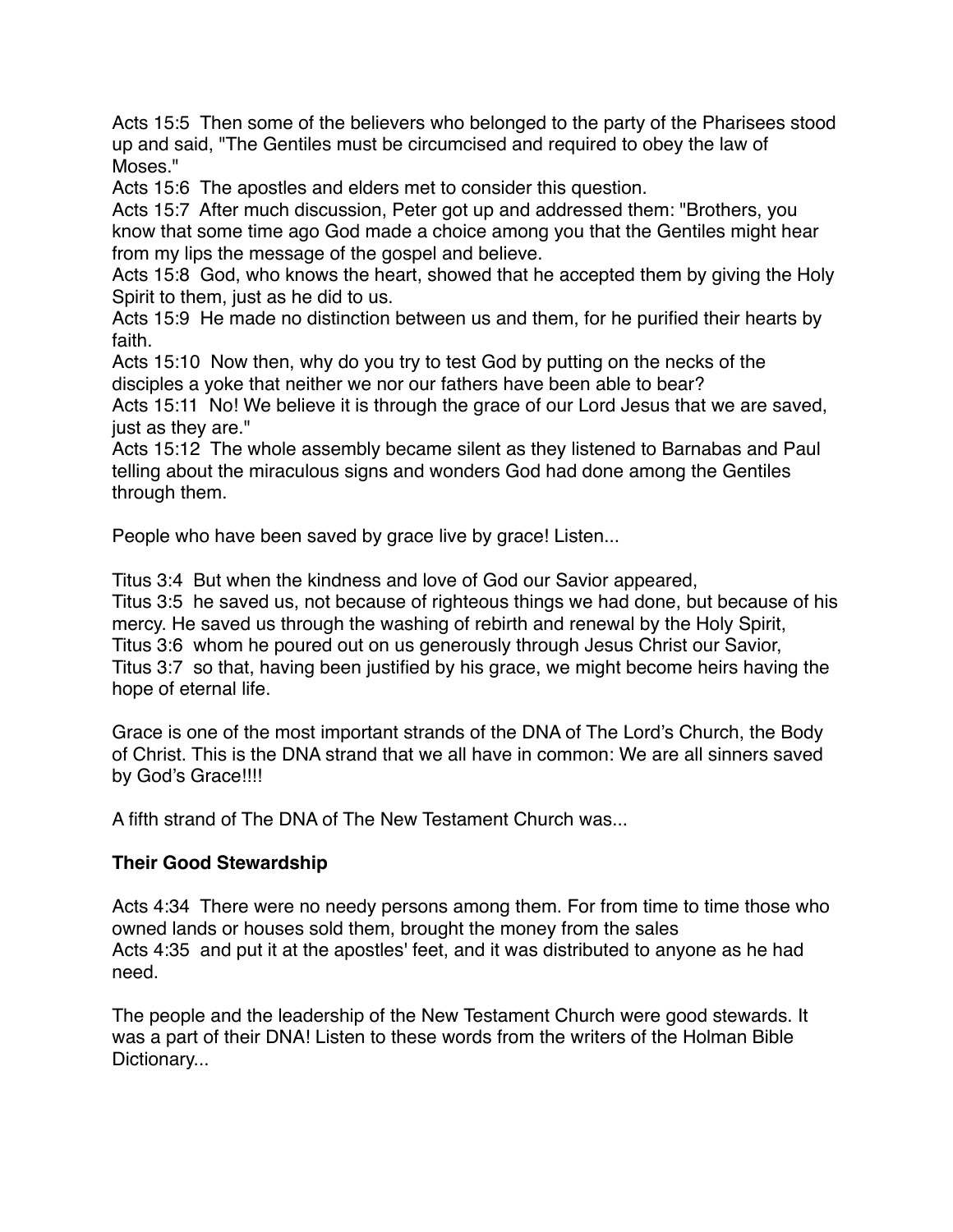"Stewardship permeates the pages of the Bible because how we respond to God is at the heart of the Book. Often, stewardship is thought of only in terms of finances, but the Bible teaches that stewardship is a far greater concept, involving how we respond with all of our life to Him who is the giver and sustainer of life. The call to absolute commitment to Christ is the central theme of the New Testament (Mark 8:34-36). Jesus asked for obedience to God's original intention for the world. Jesus was calling for a radical reversal of the world's values (profit) and a revolutionary return to God's purpose (lose life for My sake). Jesus never seemed to be satisfied with a slice of the pie of our obedience. He did not rejoice in the tithe or a big offering as much as He did in the sacrificial, complete giving of a widow. but Jesus called all disciples to absolute surrender of ourselves and our substance to Him." Holman Bible Dictionary

What has happened so many times in my experience has been that when I give something up to God, if He gives it back again it's in a better way! I'm no longer controlled by that thing and have the power to use it for good and for God's glory. If I give something up to God and He doesn't give it back to me, I didn't need it!

Listen to this description given by Matthew Henry concerning this strand of DNA when people laid things at the apostles feet...

"Observe, The apostles would have it laid at their feet, in token of their holy contempt of the wealth of the world; they thought it fitter it should be laid at their feet than lodged in their hands or in their bosoms. Being laid there, it was not hoarded up, but distribution was made, by proper persons, unto every man according as he had need. Great care ought to be taken in the distribution of public charity,"

(from Matthew Henry's Commentary on the Whole Bible: New Modern Edition, Electronic Database. Copyright © 1991 by Hendrickson Publishers, Inc.)

Folks, this strand of DNA is so important to your staff and the leadership team here at Northshore Church. Many of you saw an example of this at our yearly business/vision meeting last week! We believe so strongly in being good stewards by seeking God's will and direction in every spending decision. We truly want to follow our Lord's teaching in this area, personally and as leaders in this church. Jesus said…

Luke 16:10 "Whoever can be trusted with very little can also be trusted with much, and whoever is dishonest with very little will also be dishonest with much.

Luke 16:11 So if you have not been trustworthy in handling worldly wealth, who will trust you with true riches?

Luke 16:12 And if you have not been trustworthy with someone else's property, who will give you property of your own?

Luke 16:13 "No servant can serve two masters. Either he will hate the one and love the other, or he will be devoted to the one and despise the other. You cannot serve both God and Money."

Luke 16:14 The Pharisees, who loved money, heard all this and were sneering at Jesus.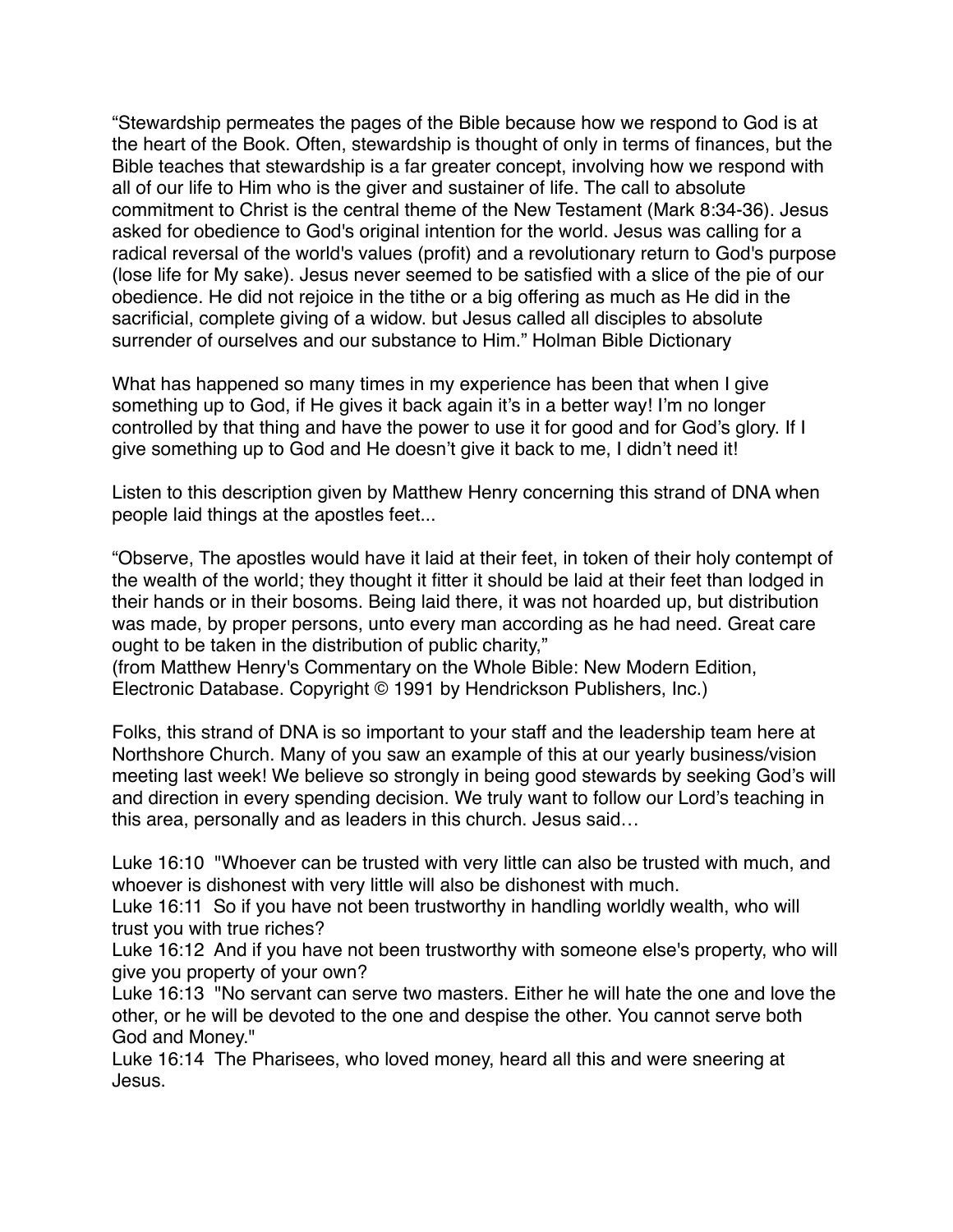Luke 16:15 He said to them, "You are the ones who justify yourselves in the eyes of men, but God knows your hearts. What is highly valued among men is detestable in God's sight.

One last strand of The DNA of The New Testament Church found in our text is...

## **Their Godly Leadership**

Anyone in this room believe we need Godly leadership in our churches today? Amen! Our text states that...

Acts 4:36 Joseph, a Levite from Cyprus, whom the apostles called Barnabas (which means Son of Encouragement),

Acts 4:37 sold a field he owned and brought the money and put it at the apostles' feet.

Why was Barnabas chosen as an example? Several reasons. First he was a Levite.

Once again I quote from Holman the Bible Dictionary

"Later, God chose the tribe of Levi to carry out the responsibility of offering sacrifices for Israel. The tribe of Levi was appointed because it was the only tribe that stood with Moses against the people who worshiped the golden calf. The Levites were not given a tribal inheritance in the Promised Land (God was their inheritance) but were placed in 48 Levitical cities throughout the land. The tithe of the rest of the nation was used to provide for the needs of the Levites. Since the Levites were dependent on the generosity of others, families were encouraged to invite the Levites (as well as widows, strangers, and orphans) to join them in their eating and their celebration of the joyous national feast. These factors point to the total dedication of the Levites to the work of the Lord rather than the earthly concerns of making a good living."

Why was Barnabas chosen as an example? He was a Godly man!

We later read this about Barnabas...

Acts 11:23 When he (Barnabas) arrived and saw the evidence of the grace of God, he was glad and encouraged them all to remain true to the Lord with all their hearts. Acts 11:24 He was a good man, full of the Holy Spirit and faith, and a great number of people were brought to the Lord.

He led by example

Acts 4:37 (Barnabas) sold a field he owned and brought the money and put it at the apostles' feet.

Now this doesn't mean we are to all go home and sell everything we have! But all of us should be willing to trust God with our material blessings and dedicate all we have to